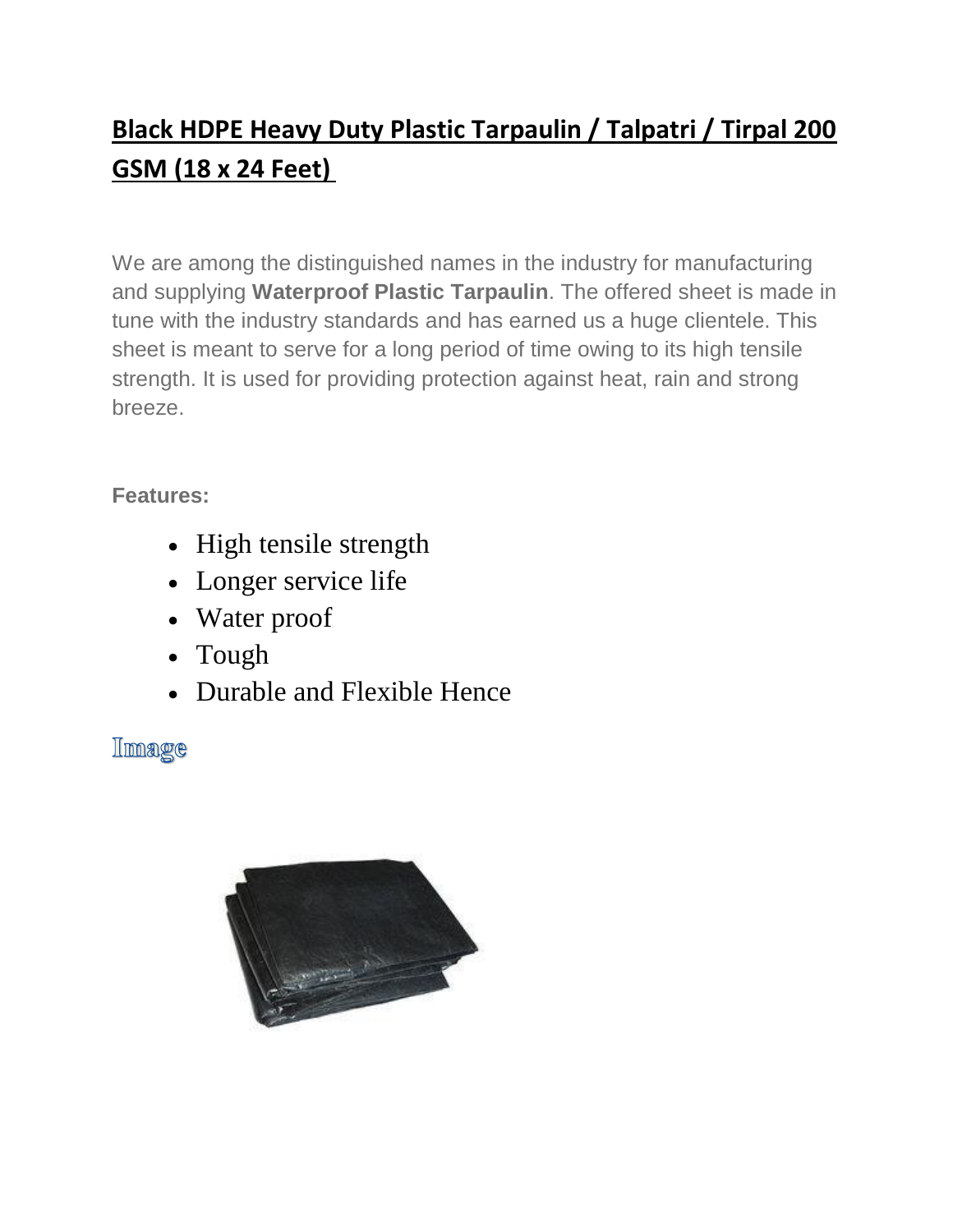- **Capacity: 150 gsm to 400 gsm**
	- Size: 18 X 24 Feet
	- Thikness **:** 200 GSM
	- Colour: Black to Black
	- Material: Plastic

## **Description:-**

There are various qualities and thicknesses available which are made using multiple layers of HDPE. These types of tarpaulins are very rugged and are most suited for applications where there is a great deal of wear and tear. Tarpaulin shed in open space

### **Use** :-

Tarpaulins are used in many ways to protect persons and things from wind, rain, and sunlight. They are used during construction or after disasters to protect partially built or damaged structure to prevent mess during painting and similar activities, and to contain and collect debris. They are used to protect the loads of open trucks and wagons, to keep wood piles dry, and for shelters such as tents or other temporary structures.

#### **Know you need a cover, but not sure what size?**

A tarpaulin is a two dimensional product (length x width). Therefore, if you are going to be using a tarp to cover a three dimensional object, all dimensions must be measured and totalled to determine the size of tarp you need.